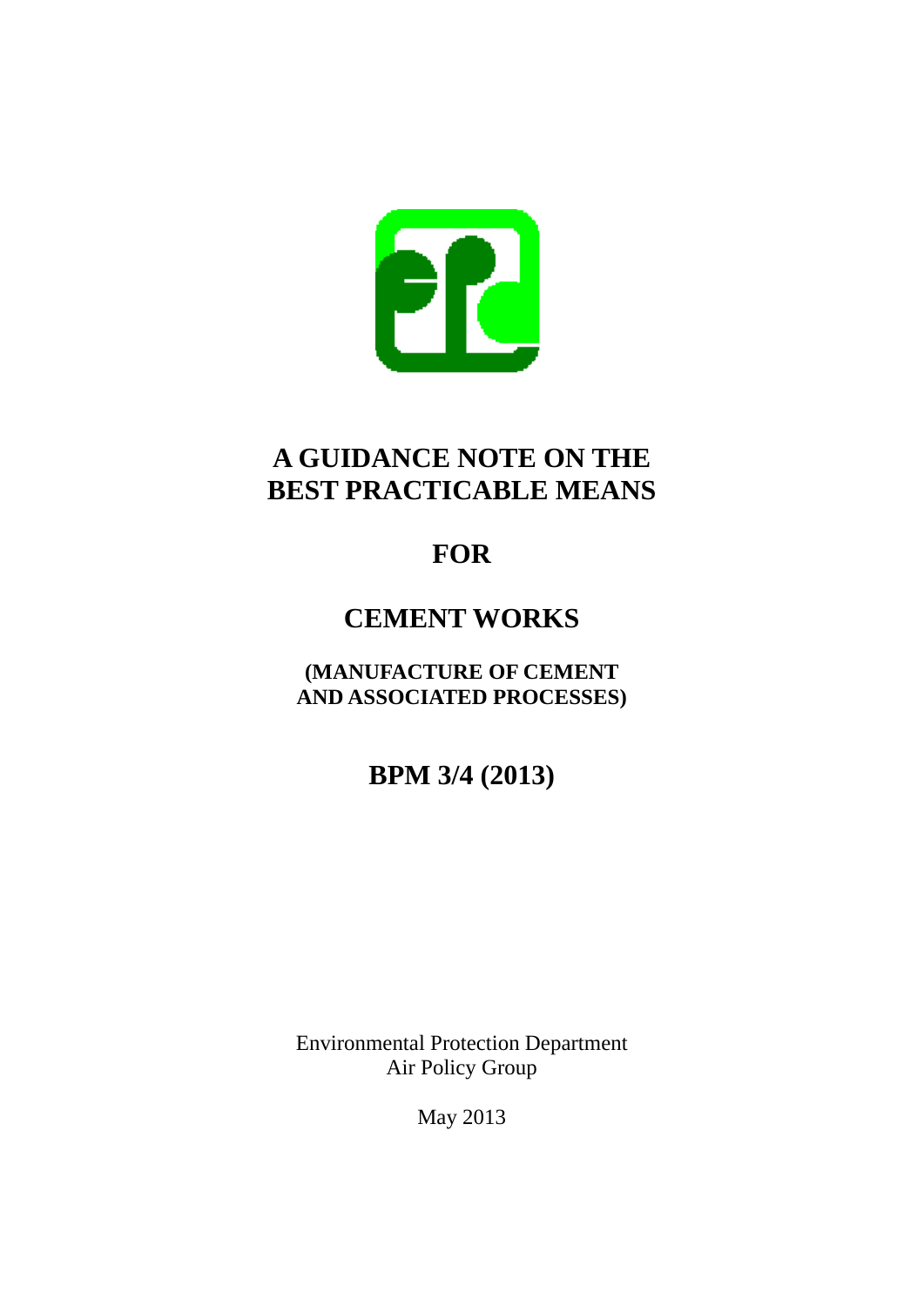## **1. INTRODUCTION**

- 1.1 This Note is one of a series issued by the Environmental Protection Department to provide guidance on air pollution management for processes specified under Part IV of the Air Pollution Control Ordinance (the Ordinance). It also serves as a guide for the assessment of an application for Specified Process licence under the Ordinance.
- 1.2 It should be understood that this Note sets out the basic requirements for the applicant to provide and maintain the best practicable means for the prevention of emission of air pollutants. The applicant should recognize that whether a licence is granted or refused, and on what conditions, will depend on all the circumstances of an individual application besides the requirements set out in this Note. The Authority may devise specific requirements for individual facility carrying out the specified process.
- 1.3 This Note covers the specified process and associated processes for the manufacture of cement, described as "Cement Works" in Schedule 1 to the Ordinance, using conventional fuels for clinker and cement production. Cement Works are works in which the total silo capacity exceeds 50 tonnes and in which cement is handled or in which argillaceous and calcareous materials are used in the production of cement clinker, and works in which cement clinker is ground.
- 1.4 Upgrading of control on the existing plants to meet the requirements should, however, be made whenever they can be achieved technically and economically. Discussion would be arranged by the Authority to agree on the details when the need arises.

## **2. EMISSION LIMITS**

- 2.1 All emissions to air, other than steam or water vapour, shall be colourless, free from persistent mist or fume, and free from droplets.
- 2.2 Emissions from specified and associated processes as covered by this Note shall not:
	- (a) exceed the concentration limits set out in Annex I.
	- (b) appear to be as dark as or darker than Shade 1 on the Ringelmann Chart when compared in the appropriate manner with the Ringelmann Chart or an approved device.

## **3. FUEL RESTRICTION**

3.1 All fuels to be used shall comply with the Air Pollution Control (Fuel Restriction) Regulations in force.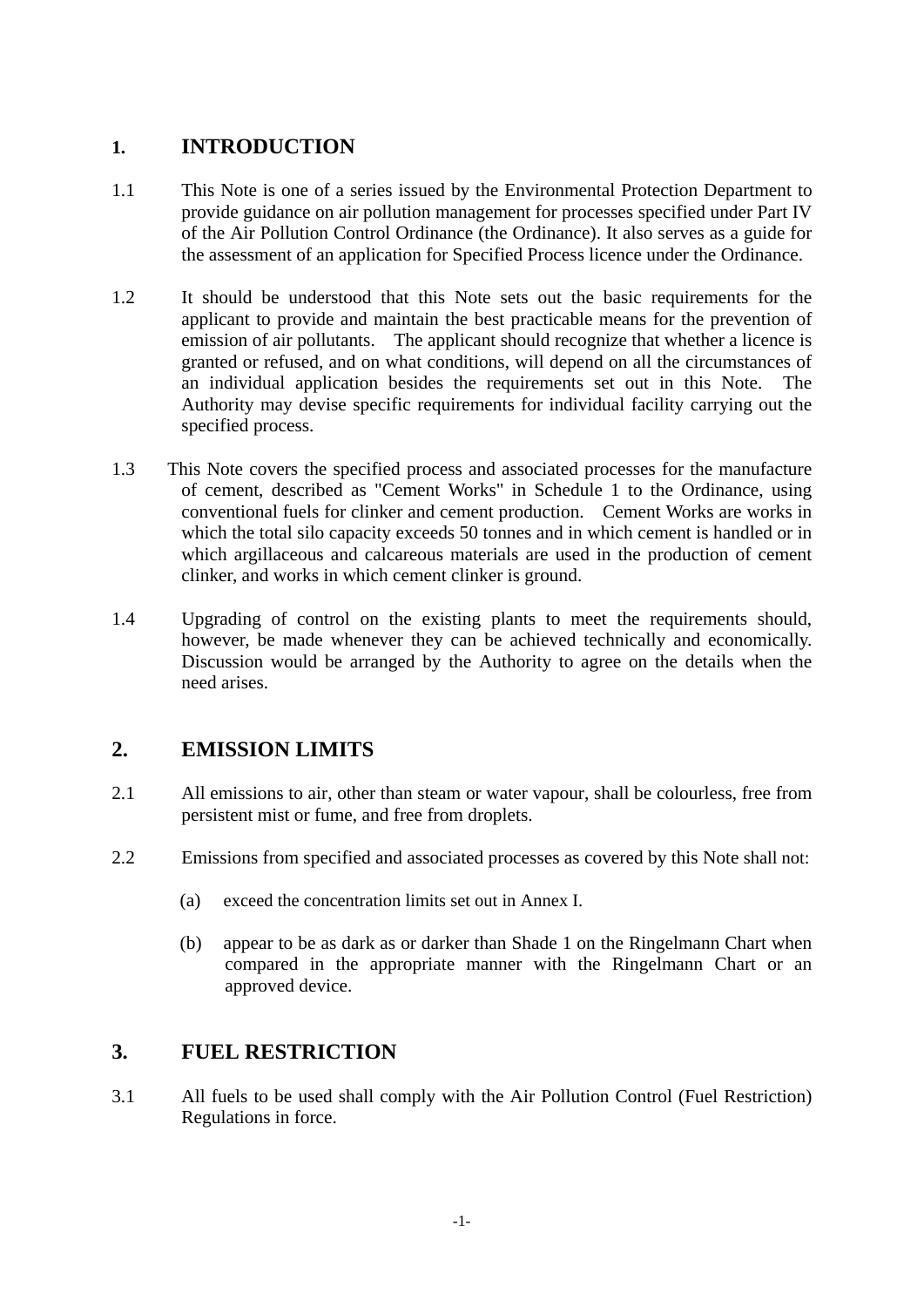## **4. CONTROL OF EMISSIONS**

- 4.1 Emission of air pollutants shall be minimized to prevent:
	- (a) harm to the environment, adverse effects to human health, or creation of any nuisance situation;
	- (b) threatening the attainment or maintenance of the relevant air quality objectives;
	- (c) giving rise to an objectionable odour noticeable outside the premises where the process is carried out; and
	- (d) imposing undue constraint on the existing and future development or land use.
- 4.2 To satisfy the emission limits set out in Section 2 of this Note, prevention or reduction of emissions at source is the choice. Where the emission cannot be prevented or reduced at source to a sufficient extent to meet these requirements, air pollution control equipment shall be provided.
- 4.3 Energy sources and fuels with proven benefits to air pollution reduction shall be used whenever possible in the relevant specified process and associated operations.
- 4.4 As process selection has direct bearing on the air emissions and energy use, the applicant should make reference to overseas best practices of the trade in working out an appropriate design. The adoption of energy-efficient design such as a dry process with multistage preheating and precalcination should take precedence of a wet process, whenever practicable.
- 4.5 Properly designed operation process shall be installed and implemented to prevent or minimize the formation and release of air pollutants including, but not be limited to, particulates, and oxides of nitrogen and sulphur. Relevant emissions shall be adequately collected by local exhaust and vented to suitable abatement plant for treatment to meet the emission limits set out in Section 2 of this Note, before being discharged to the atmosphere.

#### Clinker and cement production

- 4.6 Exhaust gases from the main processing equipment (kiln, clinker cooler, mill, drier, etc.) shall be vented to suitable gas cleaning equipment for treatment to meet the emission limits set out in Section 2 of this Note.
- 4.7 Process heating for clinker and cement production shall be of suitable design incorporating the latest combustion engineering technologies to ensure efficient use of energy and to prevent air pollution. Optimization of the clinker burning process by advanced automatic control system presents opportunities to enhance production and reduce air emissions.
- 4.8 Dust emissions from ancillary processing equipment (crushing, screening, blending, packing, loading, etc.) shall be properly contained and vented to suitable equipment to meet the emission limits set out in Section 2 of this Note.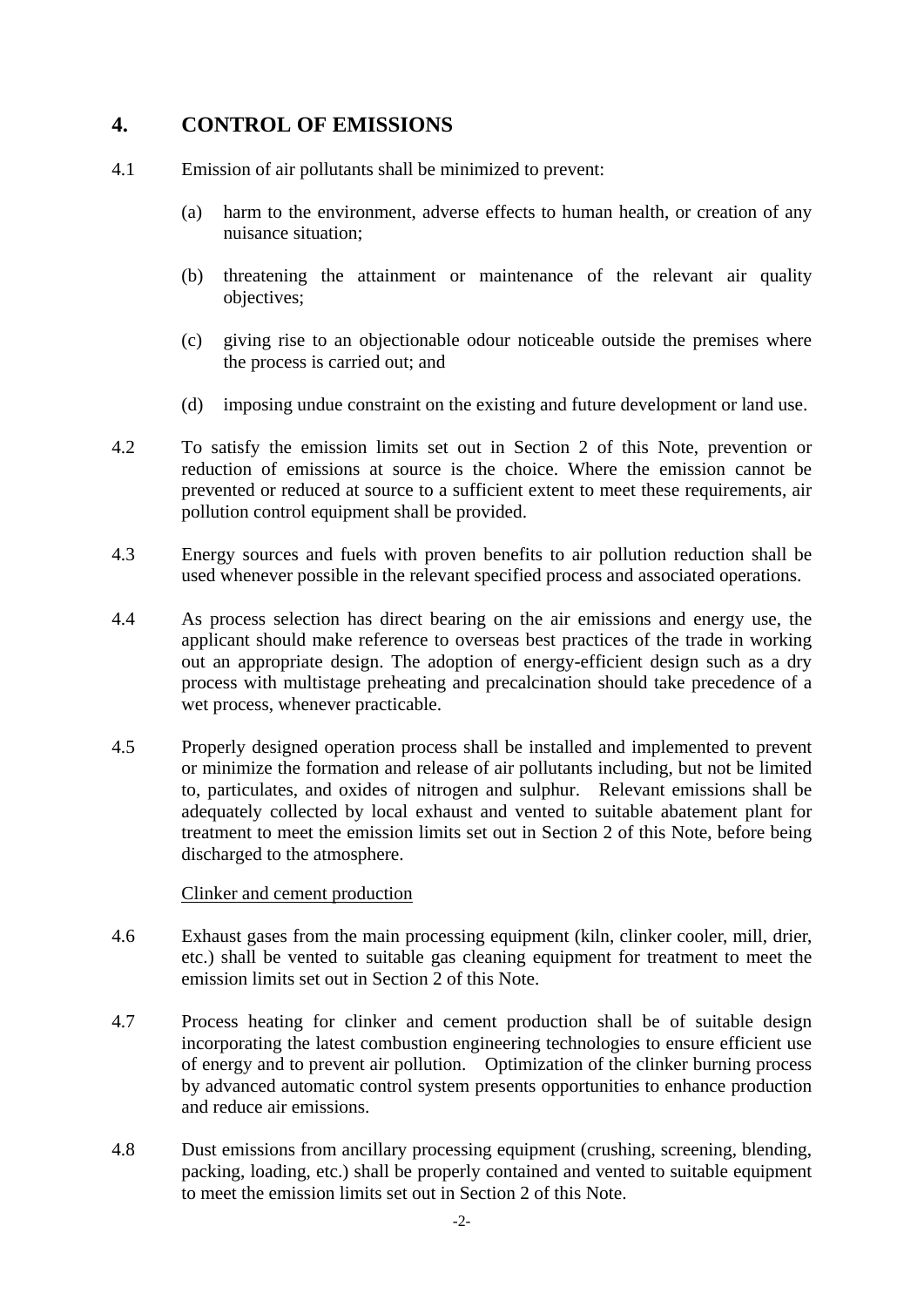#### Dispersion

- 4.9 Chimney includes vent, structure and opening of any kind from or through which air pollutants may be emitted. The applicant will need to demonstrate that the proposed chimney will provide sufficient dispersion of air pollutants.
- 4.10 The design of chimney is to be determined by mathematical or physical dispersion modelling techniques acceptable to the Authority. The aim is to ensure the objectives listed in paragraph 4.1 are observed and followed through.
- 4.11 In any case, the design of chimney shall at least satisfy the following conditions:
	- (a) Chimney height
		- (i) For combustion process, the final chimney height shall be agreed with the Authority and in any case, it shall be at least 3 metres above the roof top of the building to which it is attached or 8 metres above ground level, whichever is greater. In addition, suitable adjustment shall be made to take into account of local meteorology, topography and background emissions.
		- (ii) For non-combustion process, the same guideline shall be observed as far as practicable and in any case, it shall be at least 3 metres above the roof top of the building to which it is attached.
	- (b) Efflux velocity

The efflux velocity of the chimney shall not be less than 15 m/s at full load condition. Where a wet method of arrestment is used, the linear velocity within the chimney shall not exceed 9 m/s to avoid entrainment of droplets from chimney surface into the gas stream.

(c) Exit temperature

For combustion process, the flue gas exit temperature shall not be less than the acid dew point.

- (d) Mode of discharge
	- (i) Emissions from chimney shall be directed vertically upwards and not restricted or deflected by the use of, for example, plates, caps or cowls.
	- (ii) Where practicable, hot emissions should take place from a minimum number of chimneys and multiplicity of discharge points should be avoided in order to obtain maximum thermal buoyancy.
	- (iii) Chimney for release of hot emissions shall, wherever possible, be insulated. The insulation materials shall be free of asbestos.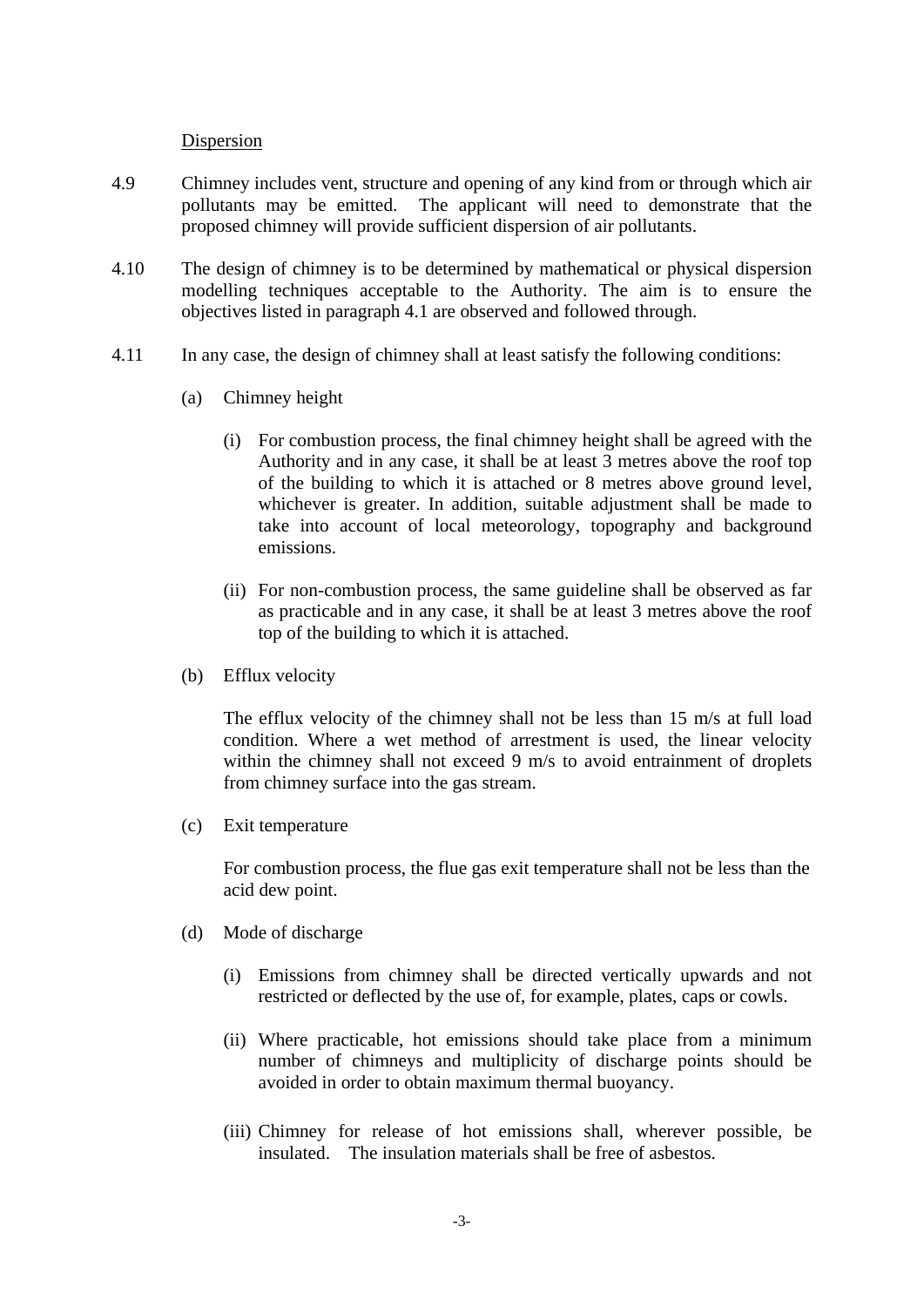#### Materials handling

- 4.12 Handling and storage of fuel, raw materials, products, wastes or by-products shall be carried out in such a manner to prevent the release of:
	- (a) visible dust emissions;
	- (b) emissions of organic vapours; and/or
	- (c) other noxious or offensive emissions.
- 4.13 The receipt, handling and storage of all materials shall be carried out in such a way to minimize the emission of dust to the air.
- 4.14 Stock of clinker, bulk cement, other cementitious materials, dry pulverised fuel ash, pulverised coal and other pulverised materials shall be stored in silos. Stock of other dusty materials shall be stored in silos or covered storage. Dust-laden air from silos and covered storage shall be vented to suitable equipment to meet the emission limits set out in Section 2 of this Note.
- 4.15 Conveyance of cement, other cementitious materials, dry pulverised fuel ash, pulverised coal and other pulverised materials shall be by ducts or pneumatic pipelines. Dust-laden air from the conveying system shall be vented to suitable equipment to meet the emission limits set out in Section 2 of this Note.
- 4.16 Conveyance of clinker and other dusty materials inside buildings shall be carried out so as to prevent or minimize airborne dust emissions. Where conveyors are used, they should be provided with protection against wind-whipping, for example by fitting side boards. Conveyor discharges shall be arranged to minimize free fall at all times.
- 4.17 Conveyance of clinker and other dusty materials outside buildings shall be by fully covered or totally enclosed systems. Transfer points shall be totally enclosed.
- 4.18 Other materials which may generate airborne dust emissions, for example crushed rock, coarse aggregate, or coal shall be delivered, stored and handled so as to prevent or minimize dust emissions.
- 4.19 The packing of cement into bags and loading of cement into bulk tankers and barges shall be carried out using purpose-designed plant fitted with extraction for displaced air ducted to suitable arrestment plant, for example bag filters, to meet the emission limits set out in Section 2 of this Note.

## **5. OPERATION AND MAINTENANCE**

5.1 Best Practicable Means requirements include proper operation and maintenance of equipment, its supervision when in use and the training and supervision of qualified staff. Specific operation and maintenance requirements may need to be specified for individual equipment.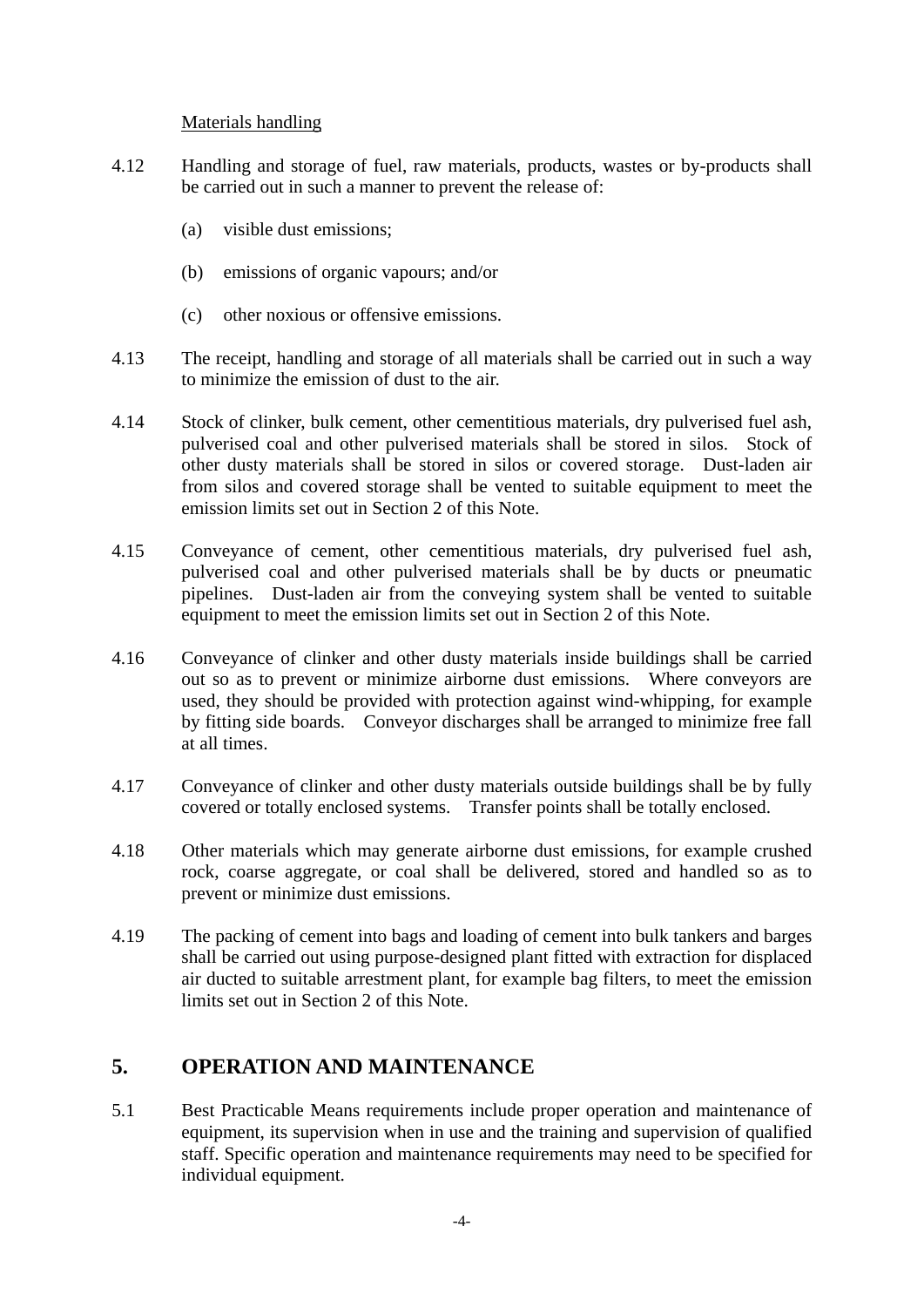- 5.2 All control and monitoring equipment shall be operational and functioning properly when the plant or other associated processes are in operation.
- 5.3 Operating staff shall be properly trained in their duties relating to control of the process and emissions to air. Particular emphasis shall be given to training for start-up, shut-down and abnormal conditions.
- 5.4 In case of malfunctioning and breakdown of any process or air pollution control equipment which would cause exceedance of the emission limits or breaches of other air pollution control requirements, the incident shall be reported to the Authority without delay. Moreover, the relevant facilities shall be closed down as soon as practicable until the problem is resolved and normal operation can be restored.

### **6. FUGITIVE EMISSION CONTROL**

#### 6.1 Boundary ambient standards

- (a) The 24-hour ambient levels of suspended particulates shall not exceed the relevant Hong Kong Air Quality Objectives (AQOs).
- (b) Odour level shall be no more than 2 odour units.

*(Note: An odour unit is the measuring unit of odour level and is analogous to pollution concentration. It shall be determined by dynamic olfactometry in accordance with BS EN 13725 or other similar methods acceptable to the Authority. In this context, the odour level is defined as the ratio of the volume which the sample would occupy when diluted with air to the odour threshold, to the volume of the sample. In other words, one odour unit is the concentration of odorant which just induces an odour sensation.)* 

#### Engineering design/technical requirements

- 6.2 To be agreed with the Authority. As a general guidance, the loading, unloading, handling and storage of fuel, raw materials, products, wastes or by-products shall be carried out in a manner acceptable to the Authority so as to prevent:
	- (a) visible dust emission; and/or
	- (b) other noxious or offensive emissions.
- 6.3 Silos shall be fitted with suitable high-level alarm device to prevent overfilling and be operated within the manufacturer's specifications. As a typical design, such device will automatically detect the level of material in a silo and send an audible and visual signal, first to warn that the capacity is close to full and then, if no action is taken, to actually stop the silo from filling. The seating of pressure relief valves to all silos should be checked periodically.
- 6.4 Without prejudice to the generality of the above general requirements, the following control measures shall be implemented: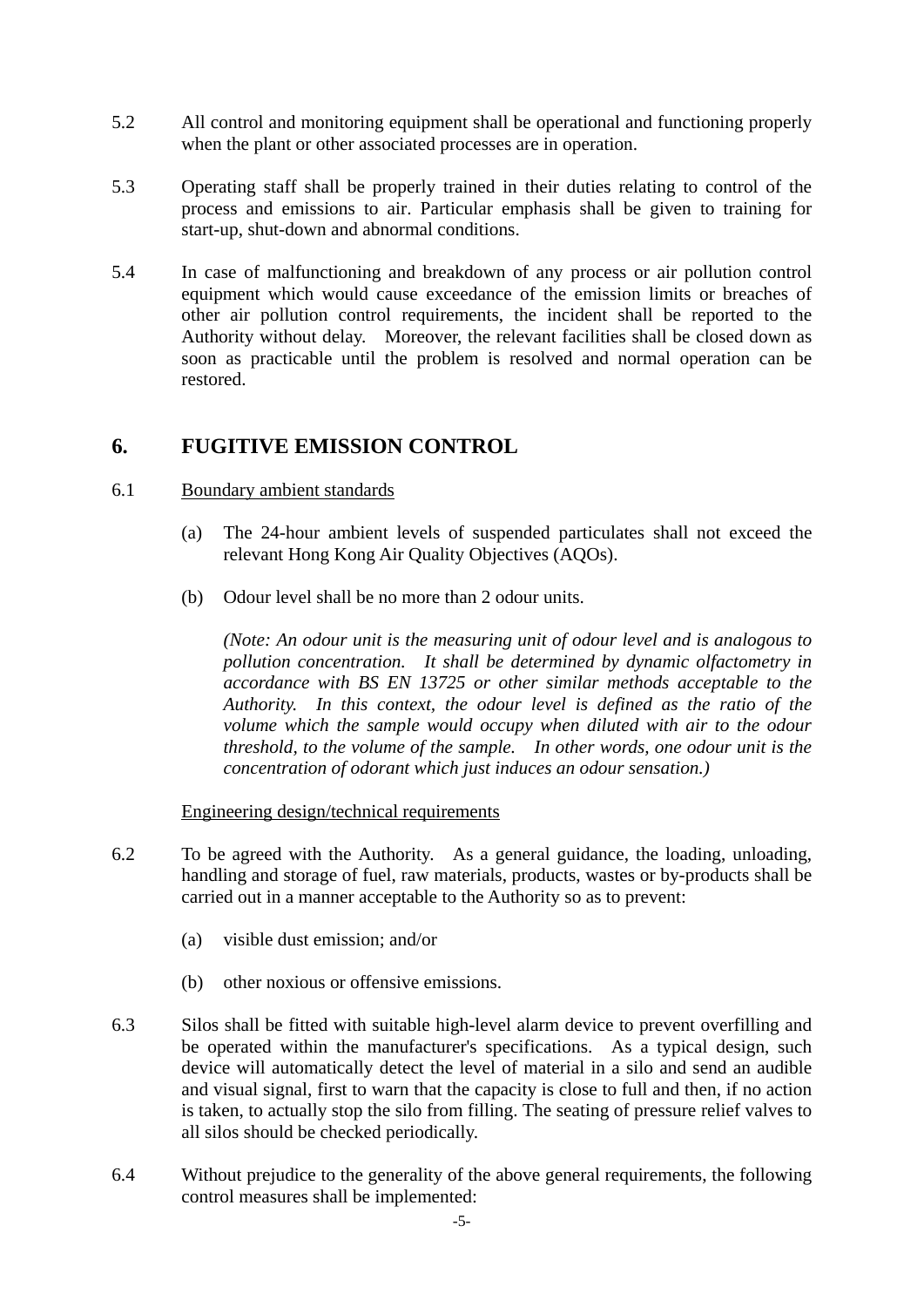#### Vehicles

- (a) all practicable measures shall be taken to prevent or minimize dust emission caused by vehicle movement;
- (b) all traffic areas, including roads and areas with regular vehicle movement, within the premises shall be paved with a suitable roadway covering, adequately wetted, and kept clean constantly by means of sweeping machines or other facilities;
- (c) Vehicle cleaning facilities shall be provided and used at suitable locations acceptable to the Authority to prevent dust being carried off site by vehicles.

#### Housekeeping

- (d) a high standard of housekeeping shall be maintained. All spillages or deposits of materials on ground, support structures or roofs shall be cleaned up promptly by a cleaning method acceptable to the Authority. Any dumping of materials in open area shall be prohibited; and
- (e) there shall be no visible emissions from the process buildings.

### **7. MONITORING REQUIREMENTS**

- 7.1 Necessary monitoring equipment and techniques shall be provided and used to demonstrate that the process is properly operated and the emissions can be minimized to meet the air pollution control requirements. The scope, manner and frequency of the monitoring shall be sufficient for this purpose and will be determined by the Authority. Monitoring results shall be recorded in such manner specified by the Authority. The record shall be retained at the premises for a minimum of two years, or other period specified by the Authority, after the date of last entry and made available for examination as and when required by the Authority.
- 7.2 Without prejudice to the generality of paragraph 7.1 above, the following parameters of air emissions from the subject specified process and associated operations shall be monitored and recorded continuously or periodically:
	- (a) Continuous monitoring

 In-stack levels of exhaust gas emissions from the kiln system for clinker production including, but are not limited to, the following air emissions:

- (i) particulates;
- (ii) oxides of nitrogen;
- (iii) sulphur dioxide;
- (iv) hydrogen chloride; and
- (v) total organic carbon.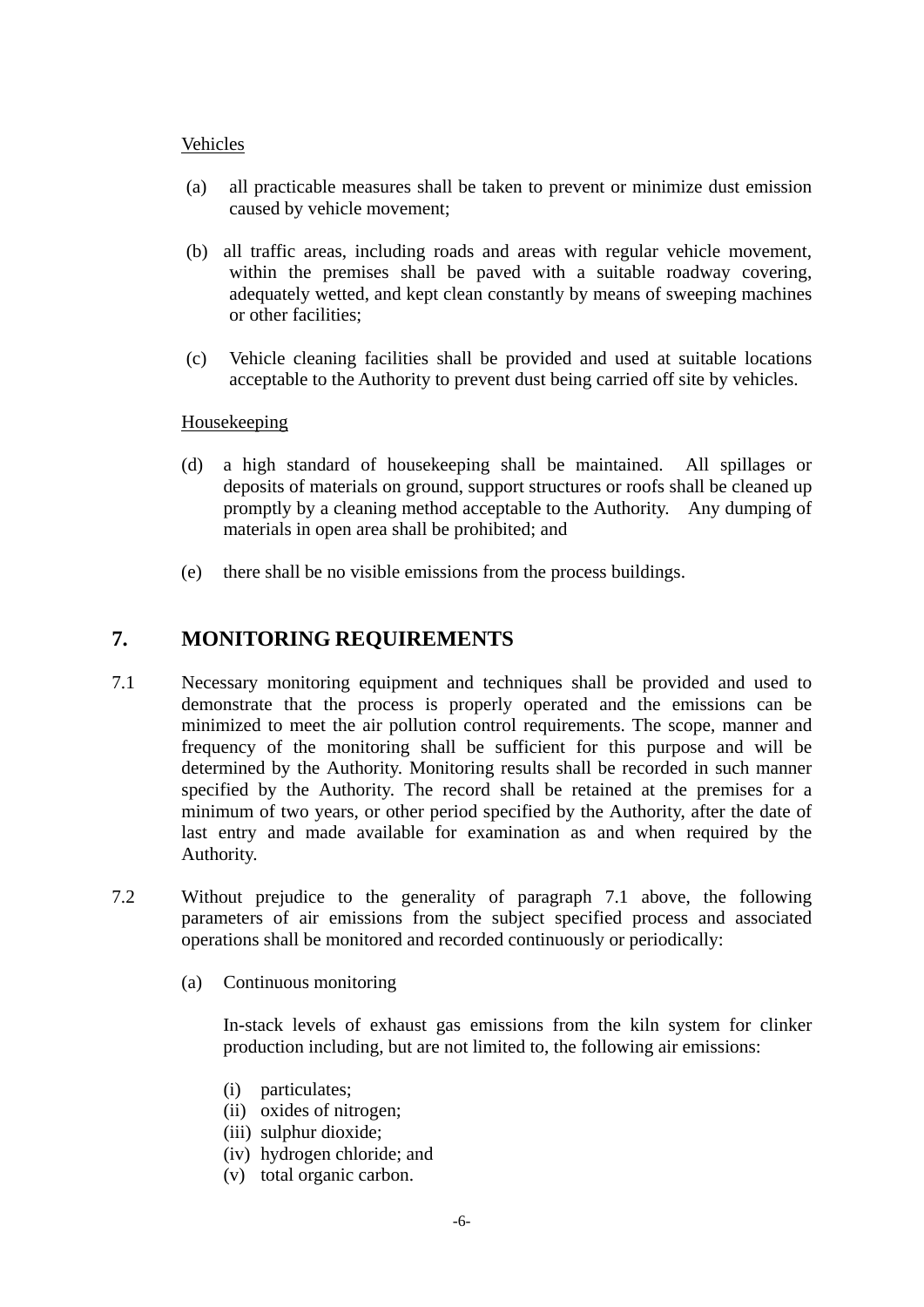- (b) Periodic measurement
	- (i) Periodic measurement of heavy metals and dioxins shall be made to confirm compliance with the emission limits set out in Annex I. The testing frequency shall be determined by the Authority. All measurement results shall be recorded, processed and presented in a summary report as agreed by the Authority. The report shall be submitted to the Authority within reasonable time to be agreed with the Authority after the source sampling(s) as required is/are completed.
	- (ii) Ambient monitoring shall be made for suspended particulates, if required by the Authority, in such a manner and at such locations and frequency specified by the Authority.

#### On-line monitoring

7. 3 The continuous monitoring data referred to in paragraph 7.2(a) above shall be transmitted instantaneously to the Authority by telemetry system in such manner and format agreed with the Authority.

#### Miscellaneous requirements

- 7.4 Continuous measurement of process parameters such as kiln temperature profile, oxygen content, etc. shall be made to demonstrate the process stability. Also, indication of satisfactory performance of air pollution control equipment shall be provided. For example, the pressure drop across filters should be displayed.
- 7.5 The system of continuous emission monitoring including instrument specifications, quality control, operation and maintenance to be implemented by the licensee shall meet the protocols set out in the General Requirements of Continuous Emission Monitoring (CEM) System issued by the Authority.
- 7.6 The licence holder shall publicise emission data at regular intervals as required by the Authority.

### **8. COMMISSIONING**

8.1 Commissioning trials, to be witnessed by the Authority whenever appropriate, shall be conducted to demonstrate the performance and capability of the air pollution control measures. Unless otherwise agreed by the Authority, the report of the commissioning trial shall be submitted to the Authority within 1 month after completion of the trial.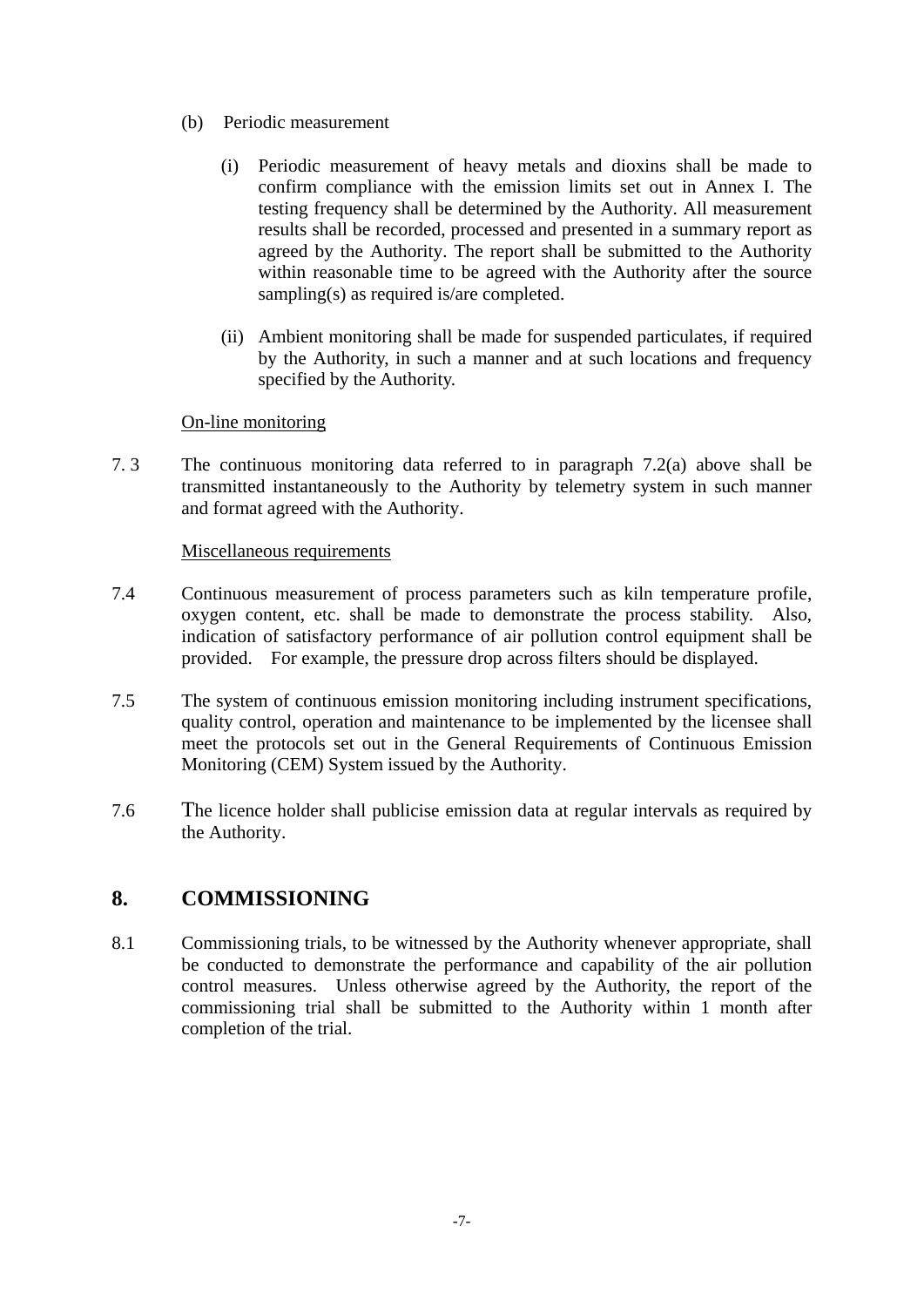#### **ANNEX I CONCENTRATION LIMITS FOR EMISSION FROM CEMENT WORKS – MANUFACTURE OF CEMENT AND ASSOCIATED PROCESSES**

- I.1 Air pollutant emission from the subject specified process and associated processes as covered in this Note shall not exceed the concentration limits specified below. All air pollutant concentrations are expressed at reference conditions of  $0^{\circ}$ C temperature, 101.3 kPa pressure, 10% oxygen and dry gas, unless specified otherwise.
	- (a) Kiln system for clinker production

| <b>Air Pollutant</b>                                     | <b>Concentration Limit</b><br>$(mg/m^3)$ |
|----------------------------------------------------------|------------------------------------------|
| Particulates                                             | 20                                       |
| Nitrogen oxides<br>expressed as nitrogen dioxide $(NO2)$ | 500                                      |
| Sulphur dioxide $(SO_2)$                                 | 200                                      |
| Hydrogen chloride (HCl)                                  | 10                                       |
| <b>Total Organic Carbon</b>                              | 40                                       |

(i) Daily Average Value

(ii) Average Value (over the sampling period of a minimum of 30 minutes and a maximum of 8 hours)

| <b>Air Pollutant</b>                                                                                        | <b>Concentration Limit</b><br>$(mg/m^3)$ |
|-------------------------------------------------------------------------------------------------------------|------------------------------------------|
| Mercury and its compounds                                                                                   | 0.05                                     |
| Cadmium, Thallium and its compounds                                                                         | Total 0.05                               |
| Arsenic, Antimony, Chromium, Cobalt,<br>Copper, Lead, Manganese, Nickel and<br>Vanadium and their compounds | Total 0.5                                |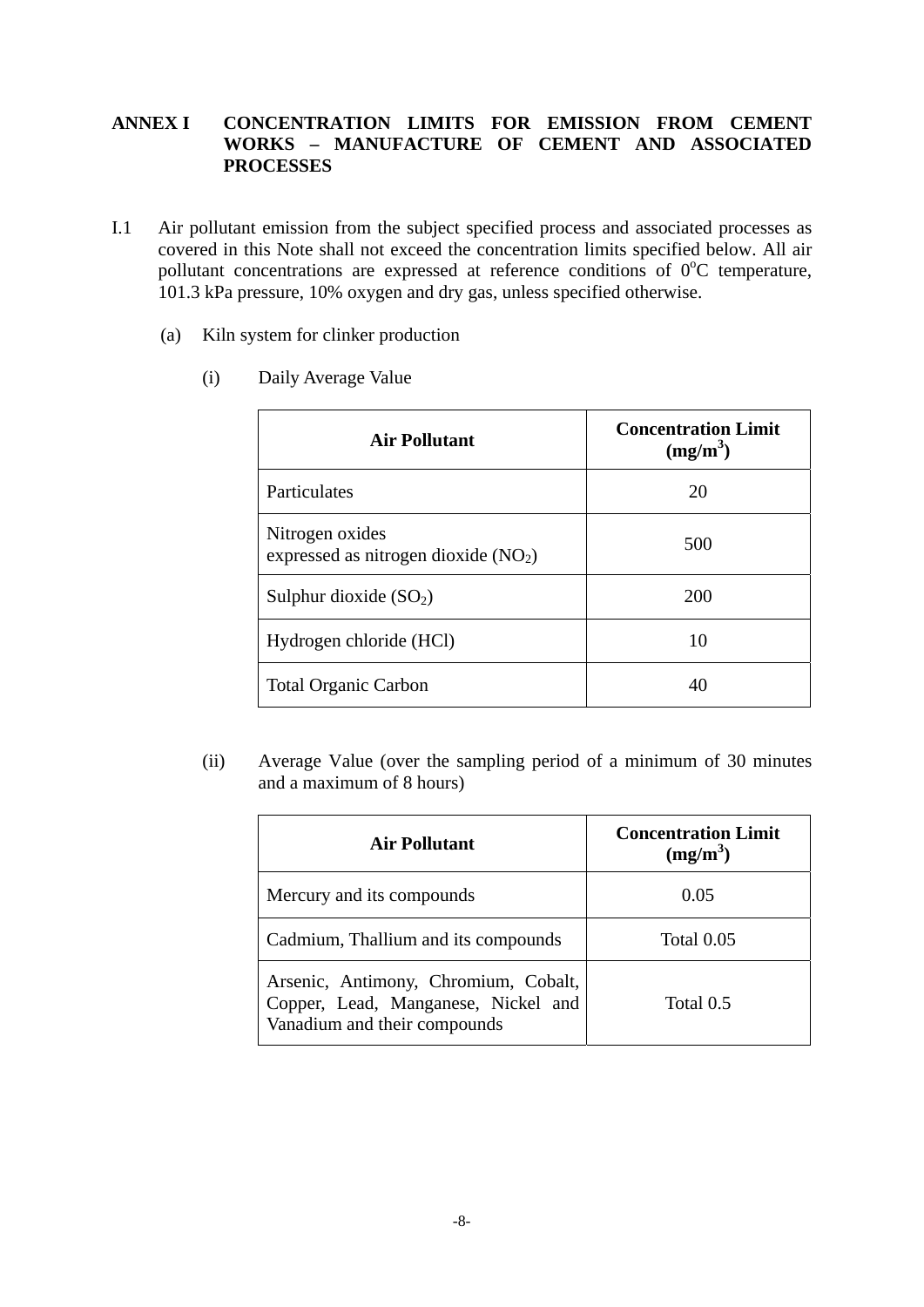(iii) Average Value (over the sampling period of a minimum of 6 hours and a maximum of 8 hours)

| Air Pollutant                                                                                                                            | <b>Concentration Limit</b> |
|------------------------------------------------------------------------------------------------------------------------------------------|----------------------------|
| Polychlorinated dibenzodioxins and<br>polychlorinated dibenzofurans<br>(see Annex II for the calculation of<br>equivalent concentration) | 0.1 ng I-TEQ/ $m3$         |

#### (b) Silo system

Daily Average Value

| <b>Air Pollutant</b> | <b>Concentration Limit</b> $^{\# \Delta}$<br>$(mg/m^3)$ |
|----------------------|---------------------------------------------------------|
| <b>Particulates</b>  |                                                         |

#### (c) Other processes

Daily Average Value

| <b>Air Pollutant</b> | <b>Concentration Limit</b> $^{\# \Delta}$<br>$(mg/m^3)$ |
|----------------------|---------------------------------------------------------|
| Particulates         |                                                         |

- (*Note # Concentration of air pollutant is expressed at reference conditions of 0o C temperature, 101.3 kPa pressure, without correction for water vapour content. Introduction of diluted air to achieve the emission concentration limit shall not be permitted.*
- <sup>Δ</sup>  *Measurement of air pollutant is by spot measurement using testing methods approved by the Authority)*